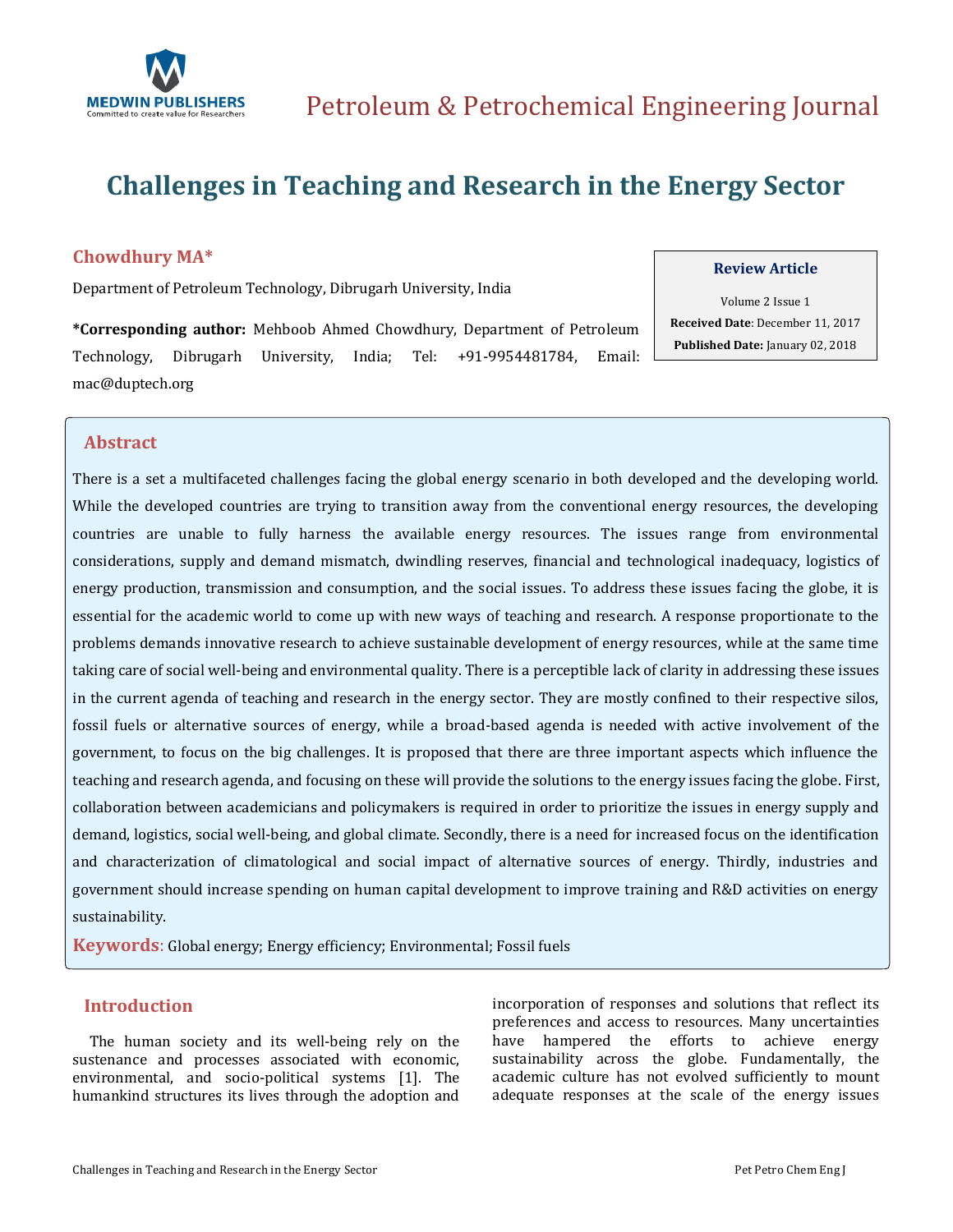## Petroleum & Petrochemical Engineering Journal

facing the world. The inadequacy of the adaptive capacity is evidence in research institutes charged with addressing the grand challenges. A response proportionate to the problems requires advanced research on sustainable development that would balance global wealth with enhanced social well-being and environmental quality [2].

#### **Review**

 The history of energy use illustrates the competition in usage of different sources of energy and dictates the exploitation of resources. Currently, crude oil, coal, and natural gas continue playing a crucial role in the global energy mix. Although engineers and scientists have developed clean energy technologies such as clean coal, it remains contentious on whether such technologies will offset the increasing carbon footprint. The growth in the global energy demand, the economic investment requisite for the implementation of the technologies, and the race to minimize the damage emanating from the continued use of fossil fuels has exacerbated the challenge [3].

 A multiplicity of factors has exacerbated the current energy issues across the world. Fossil fuels have been a major source of energy across the globe. However, the consumption of fossil fuels has been associated with many issues. For instance, fossil fuel consumption in the US totalled approximately eighty quadrillion Btu (British Thermal Units) as of 2011. Renewable energy and nuclear energy contributed only 9.1% and 8.3% respectively. Non-renewable sources of energy such as fossil fuels have created environmental concerns, especially greenhouse gas emissions. The net increase in the consumption of fossil fuels has led to the deposition of billion tones of atmospheric  $CO<sub>2</sub>$  [3].

 A recent phenomenon has been explosive growth of the Internet and the digital economy that has spurred the growth of data centers consuming electricity 24 hours a day. The average iPhone consumes more energy annually than a medium-sized refrigerator [4]. Our computers and smart phones might seem clean, but the digital economy uses a tenth of the world's electricity — and that share will only increase, with serious consequences for the economy and the environment. According to a recent report of the Greenpeace, electricity demand of data centers is expected to rise by 81% by the year 2020 [5]. The aggregate electricity demand of the cloud was 684 billion kWh in 2011 and is forecasted to increase by 63% in 2020 [6]. It also suggests that global carbon footprint of data centers and telecommunications networks would increase carbon emissions on average between 5% - 7% each year up to 2020. But if energy efficiency could be achieved leading to energy saving gains, the positive effect of energy efficiency might outweigh the negative effect of increased electricity consumption. Effective coordination between energy efficiency from ICT (informationcommunications-technologies, otherwise known as the digital economy) policy, and existing emissions reduction policies have the potential to reduce environmental hazards arising from electricity consumption for the digital economy [7]. According to Hassan, Boostanimehr, & Bhargava, facility-level consumption, especially in data centers, raises the greatest concern regarding energy consumption and efficiency [8]. Hence, energy saving in datacentres remains a crucial concern in research and academics. Nevertheless, Crow (2010) observes that the ability of the research institutes to develop adaptive responses to the grand challenges remains contentious.

#### **Path of Action**



Chowdhury MA. Challenges in Teaching and Research in the Energy Sector. Pet Petro Chem Eng J 2018, 2(1): 000137.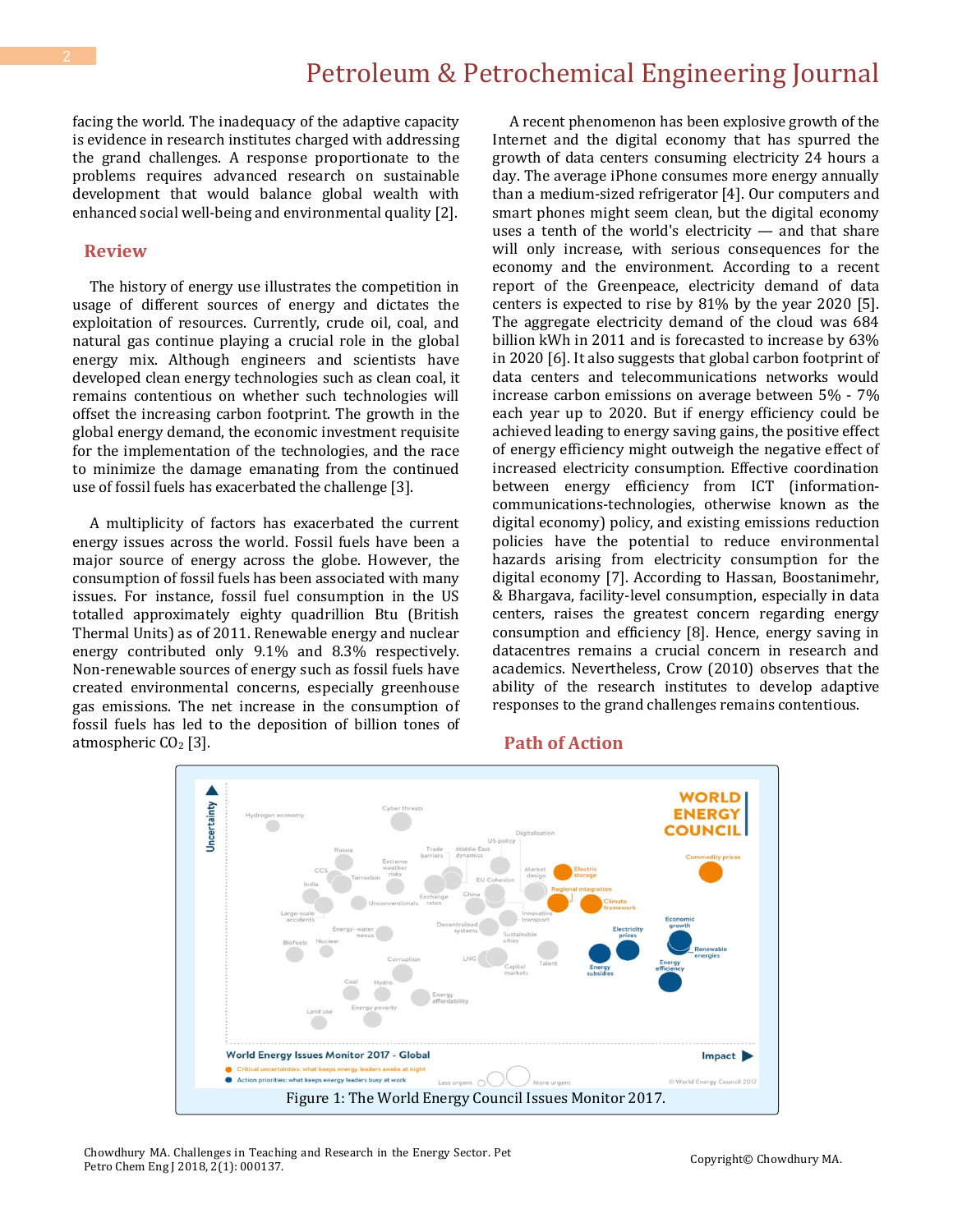The global energy sector faces critical uncertainties and lacks a clear path of action. The World Energy Council provides an overview of the issues that global energy governance should monitor to provide solutions as illustrated in Figure 1 [9]. Global environmental politics have tried to address the uncertainties although the research agenda for the provision of viable solutions across the globe remains limited [10]. Falkner suggests the need for the research agenda to focus on ecological limits and environmental impacts, the notion of global environmental governance, and the notion of energy sustainability. Moreover, the grand challenge pertinent to research and training relates to the development of future alternatives, anticipation of problems, and the consequences of the alternatives developed through R&D activities [11]. Essentially, the global sources of energy will have to evolve from those reliant on sunlight stored in chemical bonds of fossil fuels and focus on renewable sources of energy. Some of the research areas that require additional focus include direct conversion of sunlight to energy through engineered technologies and extraction of energy from biota through photosynthetic process. While the energy pathways are related to the deployment of technology, the development of the technologies and the associated processes require a scientific foundation based on appropriate training [11]. Many scholars in the energy sector support the notion that global energy governance faces the challenge of fragmentation of policy, research, and training [12]. According to Kottari, the global energy system requires an integration of the traditional security concerns with the quest of environmental sustainability through a clear research agenda [13].

### **Teaching and Research Agenda**

 The human race faces an enormous challenge pertinent to the production, transmission, conversion, consumption, effects, and sustainability of energy. As illustrated above, the challenges are associated with the research agenda. The following overarching recommendations could help in charting a way forward in research and teaching to address the global energy issues. First, researchers and policymakers should collaborate to prioritize the research agenda for meeting the goals of energy supply, social wellbeing, and climate change. The research agenda should focus on meeting three demands – securing energy supply, reducing energy poverty, and protecting the global climate. The key policy concern in this case would be the promotion of understanding of the interrelationship of the three global goals. Achieving longterm energy sustainability should remain a core research area from the global environmental politics perspective. De-carbonizing energy should become the overriding concern in future technological and scientific research agenda. Secondly, there is a need to identify and characterize earth system drivers, vulnerabilities, and feedback. While the current research has tried to focus on renewable energy sources, there has been minimal research that has focused on the vulnerability and resilience of the new technologies to changing climatic conditions [11]. Therefore, researchers should focus on aspects like these, such as understanding ways to identify, quantify, and model methodologies of present carbon sinks to increase the effectiveness in the removal of atmospheric  $CO<sub>2</sub>$ . Third, governments should take additional measures in funding training and research on energy sustainability. Currently, only a few institutes offer undergraduate and graduate programs related to sustainability. Integration of sustainability courses across institutions of higher learning and provision of funds for increased R&D activities could help in the development of adaptive solutions to the global energy issues. The National Science Board of the US points at the importance of human capital development in addressing energy sustainability and marinating a healthy energy economy [14].

#### **Conclusion**

 The concerns about climate changes have led to concerns about capability of research institutes and R&D centers to deliver commensurate solutions to the problem. Continued reliance on fossil fuels and increased dependence on datacenters have created concerns about the increasing quantum of electricity use and the need to focus on energy efficiency. While environmental concerns pervade the global energy system, the delivery of innovative and adaptive strategies to mitigate the problems has remained challenging. Although many mechanisms have emerged, their long-term impacts have not received adequate research attention. This paper has highlighted some of the critical areas that should be addressed pertinent to research and training. Fundamentally, human capital development remains the key to addressing the global energy issues through an improved and clear research agenda.

#### **References**

- 1. [Holdren JP \(2008\) Science and technology for](http://science.sciencemag.org/content/319/5862/424.full)  [sustainable well-being.](http://science.sciencemag.org/content/319/5862/424.full) Science 319(5862): 424-434.
- 2. [Crow MM \(2010\) Organizing teaching and research to](https://president.asu.edu/sites/default/files/BioScience%20Article%20070110%20Organizing%20to%20Address%20Grand%20Challenges%20Sustainable%20Dev.pdf)  [address the grand challenges of sustainable](https://president.asu.edu/sites/default/files/BioScience%20Article%20070110%20Organizing%20to%20Address%20Grand%20Challenges%20Sustainable%20Dev.pdf)  development. Bioscience [60\(7\): 488-489.](https://president.asu.edu/sites/default/files/BioScience%20Article%20070110%20Organizing%20to%20Address%20Grand%20Challenges%20Sustainable%20Dev.pdf)
- 3. [Coyle ED, Simmons RA \(2014\)](https://docs.lib.purdue.edu/cgi/viewcontent.cgi?article=1028&context=purduepress_ebooks) Understanding the [global energy crisis. Purdue University Press, USA.](https://docs.lib.purdue.edu/cgi/viewcontent.cgi?article=1028&context=purduepress_ebooks)